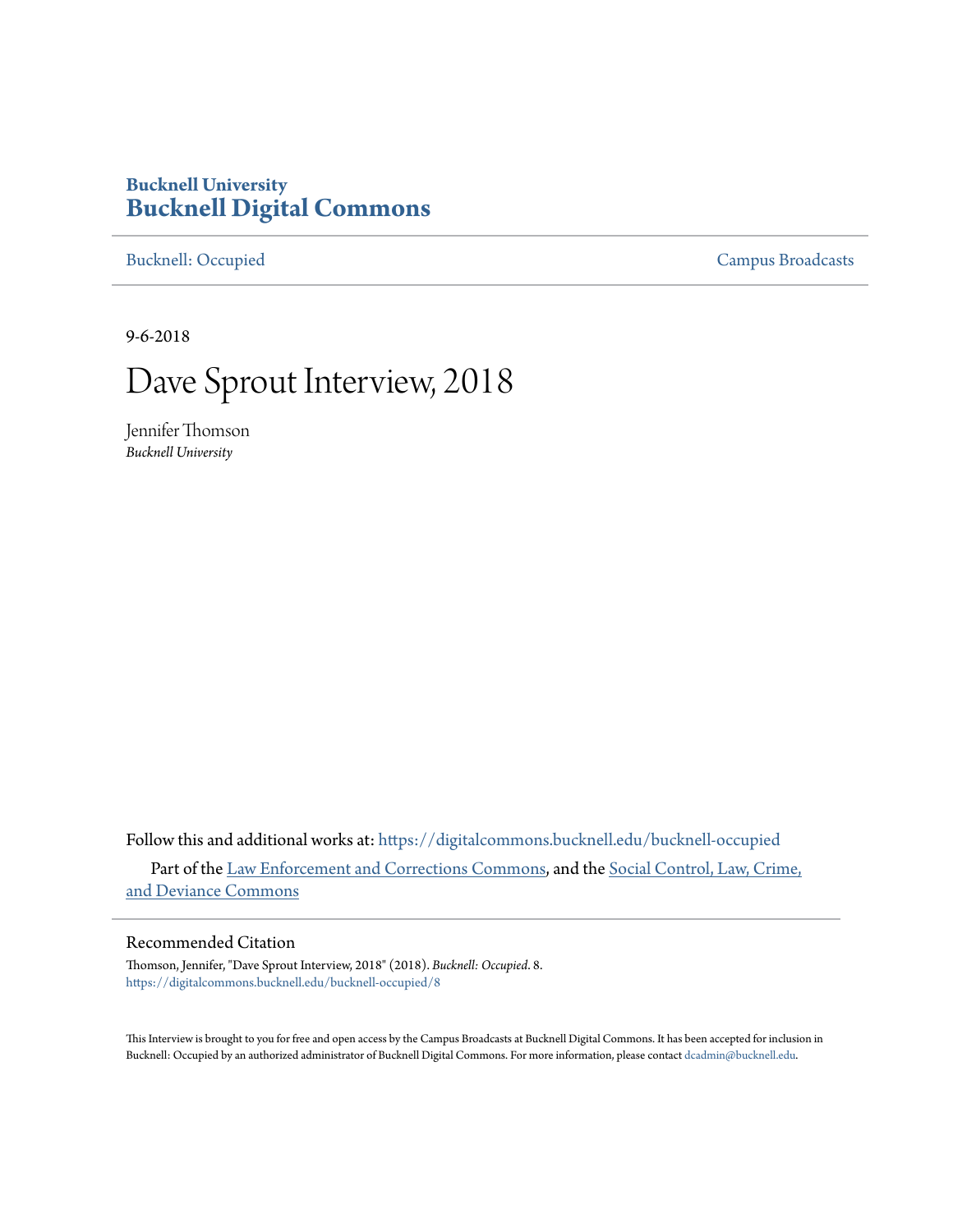**Bucknell: Occupied Copyright 2018, WVBU Bucknell Jennifer Thomson, interviewer (JT) Dave Sprout, interviewee (DS)** 

#### **2018-09-06 00:56:37**

**JT:** Hello and welcome to Bucknell: Occupied here on 90.5 WVBU, Lewisburg this is DJ [Anaris] in the studio again after a very long 14 month hiatus. It's good to be back in the studio. And to restart the show for this year. I have my show's most frequent and most welcome guest--Dave Sprout from the Lewisburg prison project. Welcome to the show. Dave

**DS:** Thank you, Professor, glad to be here, kind of.

#### [LAUGHS]

**JT:** So tonight we're gonna be talking first and foremost about the SMU unit. The Special Management Unit at USP, Lewisburg, which is just up the road from campus here. We're gonna be talking a bit about the impending closure of that facility, some enduring issues that are still at the facility for the inmates, and then we're gonna broaden out and talk about some of the issues going on in PA Department of Corrections. So Dave, just for people that, you know, maybe have missed one of your shows in the past, I'm wondering if you can just talk to us for a minute about what is the organization you work for what is Lewisburg Prison Project?

**DS:** Sure, the Lewisburg Prison Project is a nonprofit prisoner's rights organization. What we try to do is deal with conditions of confinement for inmates mainly in the middle district of Pennsylvania and we deal with county, state and federal prisoners in the middle district. And we don't deal with any criminal matters only conditions of confinement and our main focus, the last probably nine years has been USP Lewisburg because of the Special Management Unit, but also in the middle district of Pennsylvania, there are two other USP or penitentiaries. There's USP Allenwood, and there's USP Canaan, and and there's USP Lewisburg, which I believe there - - we're the only judicial district that has three penitentiaries. So our main focus of his on the federal system, but we do deal with county and we have thirty-three counties, and I believe there's 14 state institutions and the federal penitentiaries that we deal.

**JT:** So in terms of you know what makes USP Lewisburg special. Can you walk us through that?

**DS:** Sure. In around 2009. The Bureau of Prisons came out with a program statement regarding Special Management Units, and at the time, Lewisburg -- the penitentiary Lewisburg -- was chosen to where... to be one of the facilities for the Special Management Unit and it has been ever since from 2009. Now, most of the institution is Special Management Unit. There are a couple blocks of what they call cadre of inmates which are really general population penitentiary inmates for working and things like that. But the Special Management Unit is a lockdown program where the guys are in their cells 24 hours a day. Most of them double cell.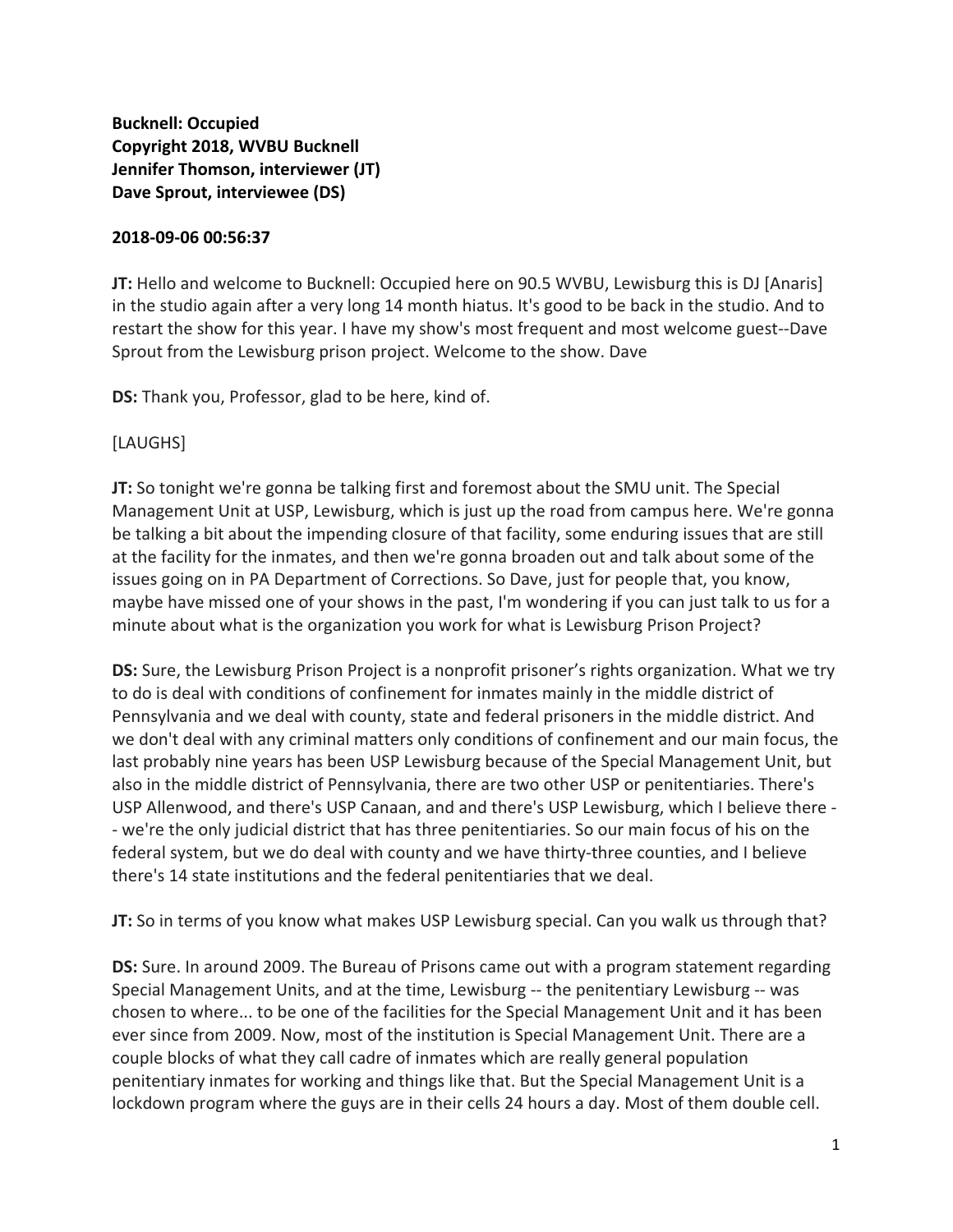They are by policy supposed to get one hour of rec five days a week. Sometimes they choose to do that, other times they are not allowed to do that. So almost the entire time very Special Management Unit they are locked in their cells with another inmate. So so this type of conditions have fostered many many issues at at Lewisburg that we feel have been unconstitutional. And even more, possibly criminal at some points in times, but that but that's what the Special Management Unit here at Lewisburg is.

**JT:** So before we talk a little bit about some of the violations that have happened can you just give listeners a sense of what is it that inmates can actually do with their time during those 23 hours. Do they have any options for how to spend their time?

**DS:** Well, really they have not. They are for this so-called program that they are in they received booklets under their doors to to fill out. These are puzzle books, they're crosswords, they're col -- and this is what programming them to become better inmates and better individuals. But there is no classroom work anything like that. They may have a few courses on on the radio, but generally they are locked in 24 hours a day. Some of the cells, some of the blocks the cells are 8 x 10 where two men cannot walk in the cell at the same time. So it its -- and you have to understand USP Lewisburg is one of the institutions in the Bureau of Prisons I think it was built in 1932 so the physical plant is atrocious. I believe there is one block that might have air conditioning. The air circulation the heat, the cold in the winter -- it, the physical plant is terrible for for these men plus the absolute boredom of nothing to do for for day on day. And that that's what just causes the stress level for for these men to just be out-of-control at times.

**JT:** What's the average length of time that an inmate can spend at the SMU?

**DS:** Well, when the program started in 2009 up until 2016 when there was a new program statement. It was a four phase program for the first from 2009 - 2016, and generally it was an 18 to 24 month program. With the new program statement which I believe we've had some help in possibly having the Bureau of Prisons look at some of issues they were having. It is now a three phase program, and it can be done, finished in nine to 12 to 14 months. So in some ways it has got a little bit better that way and there have been some changes made at the institution compared to the earlier days. We've been contacted by several men who are back here for their second and third times and they said things are a little bit different, a little bit better to a degree, but it's still the double cell and complete lockdown that is so difficult for the men to deal with at times.

**JT:** Can I ask you to talk to us a bit about some of the problems that have happened? Particularly in terms of the behavior of guards in the treatment of inmates.

**DS:** You have to understand at at Lewisburg in the Special Management Unit. No inmate is ever around staff when they're not in restraints. So any time an inmate goes out to rec, or goes out for a shower, they have to be cuffed behind their back and be taken out of their cell. So there's really very little threat to staff at Lewisburg, we believe, but some of the issues -- one of the main issues that that have happened and is still going with the double celling is if you have an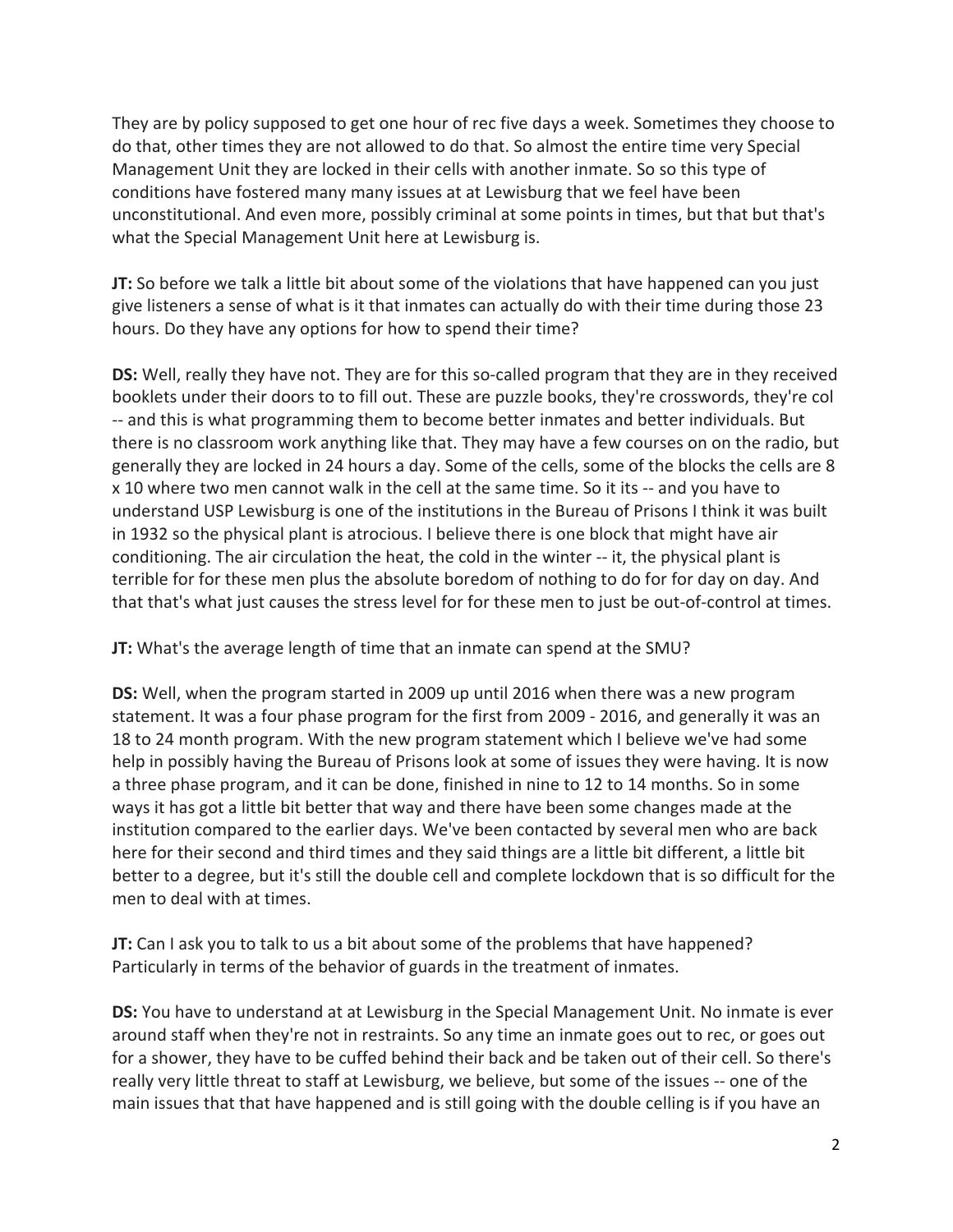issue with your cellmate that when you try to get out of that cell assignment and if staff does not allow that to happen if you have to take things, matters through your own hands, either by assaulting your your cellmate which will get you moved, or if you refuse to go back in the cell, or refuse your cellmate to come back in because you are not compatible -- you generally will be put in what's called hard restraints for this, even though you're asking is just to be separated from someone that you're not compatible with. And that is lawsuit -- the Richardson lawsuit that is still ongoing. Were still trying to make it class-action, but it was filed in 2011 and it is still ongoing. So we have not made much headway litigation-wise regarding that issue. But it still is certainly one that is ongoing and a concern.

**JT:** Can you tell us, what does that mean to put an inmate in hard restraints and then can you give us a bit more detail about the case?

# [CROSSTALK]

**DS:** Sure. If your-- if you're going to be put in hard restraints, you're taken out of your cell, taken to usually off the block to shower area, your stripped down, you're put in paper clothes, and then you are shackles are attached to your legs, you-- a Martin or belly chain is put around your chest or belly, and cuffs are attached to that with black box cuffs., meaning you cannot move your wrists, and then you are placed in a cell until staff decides that that you could come out or you would agree, possibly to take us a cellmate who you believe there could be an issue with either that you are afraid you might get assaulted. And guys were kept this way for hours and days at a time -- and again in the Richardson case, he was double celled, two people in the cell, being in the hard restraints -- that has changed now only one person is in the cell, but they're locked that way. And you know, we believe that that most of the men that are placed this way cannot eat, they cannot drink from the sink, they cannot use the bathroom facilities. So... and again they're in a cell by themselves, they're no threat to anyone at this point in time. So that's that's basically what the Richardson case is about. That we believe this is a completely unconstitutional condition that these men are placed in when they're in hard restraints for for wanting to not be celled with a cellmate who could possibly cause you harm.

**JT:** For those of you just tuning in, you're listening to Bucknell: Occupied here on 90.5 WVBU I'm talking to Dave Sprout from the Lewisburg Prison Project about USP Lewisburg. Dave, can you talk to us a bit about the upcoming closure of the SMU here at Lewisburg and its transfer to another facility?

**DS:** Sure, I believe it was June 6 of this year, the Bureau of Prisons sent out a notice that the SMU at USP Lewisburg would be closing within a year by 2019 at some point in time, and the SMU would be moved to a new facility in Illinois. It's at AUSP Thompson and that this is where the SMU was going to be housed. The SMU will be closed at Lewisburg. Now they did not say, release the information, we gathered so far that we do not in the Bureau of Prisons has not stated what is going to happen to USP Lewisburg. Whether it's going to continue to be just a regular USP or something else or you know... We don't know that and as far as I know, nobody does as of yet. So that's certainly a concern for, you know, for staff at Lewisburg, but as for the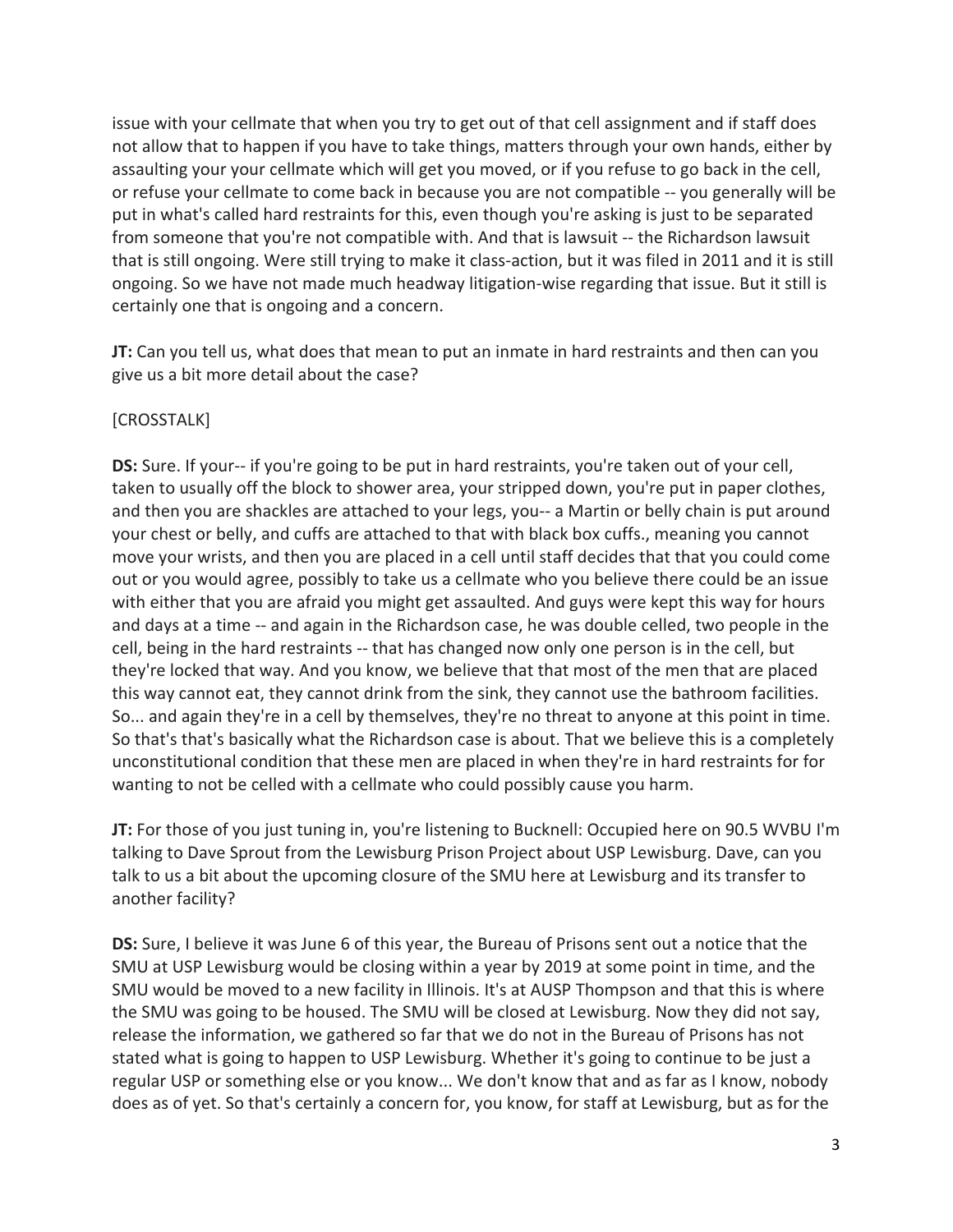Special Management leaving here it's kind of a bittersweet thing for the project because we been dealing with it for, ever since 2009, and our hope had always been to stop the SMU program. To shut it down, but that is not happening because the program is moving to Thompson, where kind of, it won't be here anymore, so in that regards, possibly the new facility and the new program, things will be run properly and by policy, that is our hope. We we always believes many of the issues that happen here at Lewisburg were mainly because of the big house mentality that USP Lewisburg, the reputation that they've always had here. They take that very proudly and we believe that possibly it's one of the reasons it was even started here, but hopefully at Thompson with, you know, a new administration and new staff, and... that they will follow the program statement, and if they follow the program statements and practices of policies we do not have a problem with the SMU. But you know whether that's that culture -- the big house culture's gonna chang-- gonna follow it to Thompson. It's our understanding that the warden at Thompson is Warden Hudson who was an Associate Warden here in 2009, or 2010 or 2011, I'm not sure, but he certainly was here during the start of the program or soon after it. He certainly knew how things were run here. He he's a named defendant in a couple lawsuits that are still pending. So, hopefully, hopefully, the Bureau of Prisons. The higher higher-ups will see that the program is run properly this time, and add a new facility. We have heard from staff -- or from from some guys that there have been different groups of of correctional officers from Thompson who've been here training for a couple weeks at a time; different groups of them. Again, this is this is just our understanding.

## **JT:** MmHm.

**DS:** I don't have anything official but again this this this concerns us because if they were here and warning ways of of how special management was run here that that certainly concerns us that is taken back and things are implemented the same way Thompson. But but that that shall be seen what that's going to be There there is one of there is a it's Colby uptown people lost center that's in Chicago, Illinois. They are a prisoner's rights organization and law off-- or group who deals mainly with Illinois prisoners, but it's my understanding that they will deal with the federal prison there. They are... They've been been... Their director -- I've met him, he's Alan Mills and they know about the about the SMU here and the issues that that we've had and hopefully they will be able to be on top of things out there.

## **JT:** MmHm.

**DS:** So I think that that's a plus for for anybody that's going to be there. There will be another, a prisoners rights group or law office that hopefully will try to help the guys there. If, if the BoP program statement policies are not followed. So so that that was one plus of it going to Thompson that there would be another nonprofit group that will hopefully keep an eye out for the guys that are going to be there.

**JT:** Can you talk to us about what's going to happen or you know if you have any information about what's gonna happen to inmates currently at the SMU facility in Lewisburg?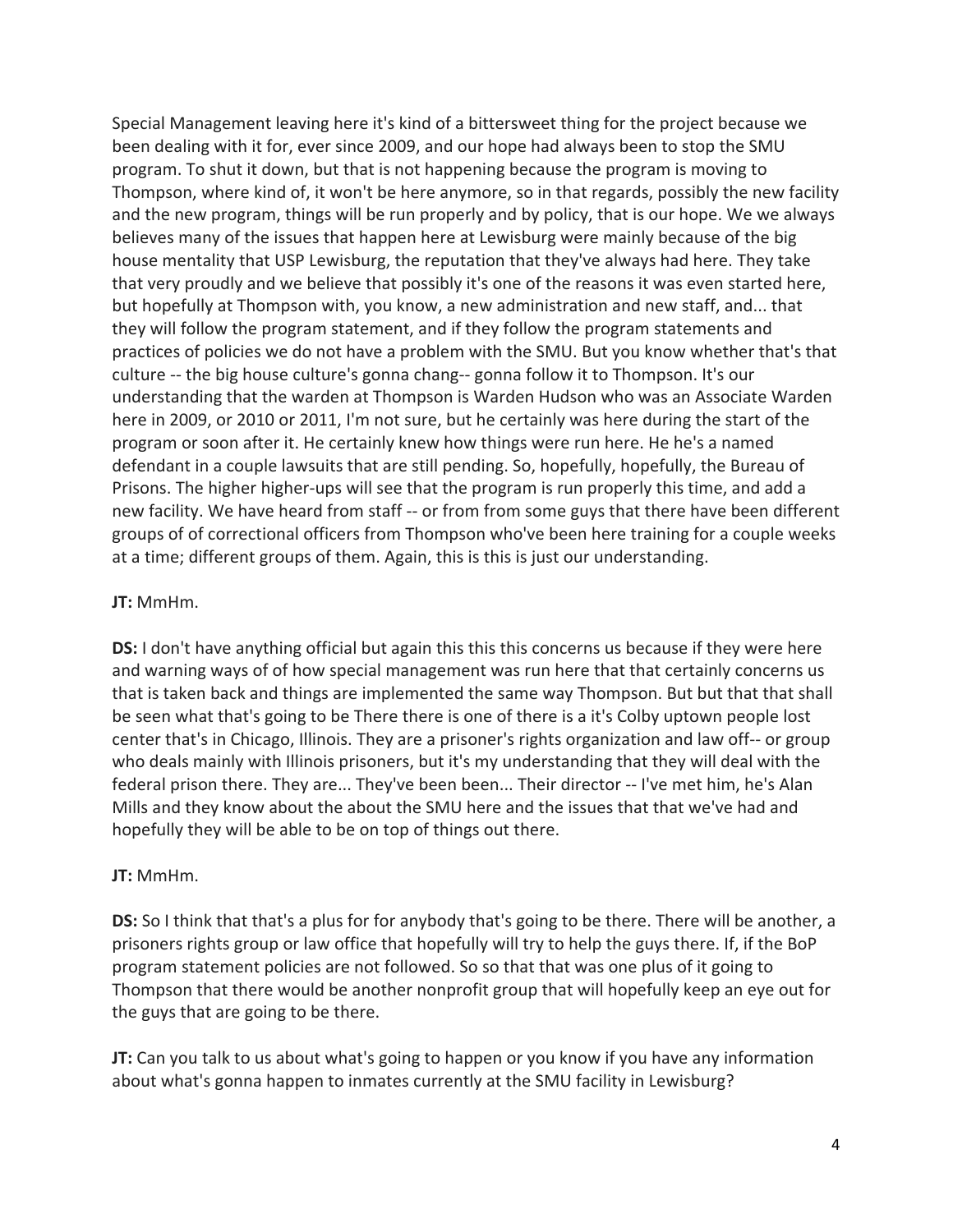**DS:** We don't know for sure, because obviously, that's not information were normally given. Again, we've heard from some guys there that they been told. Again, this is not official, but as as of September 1, that no new people were going to be coming to Lewisburg in the SMU. Now again, this is just what we've heard. I don't know if this is policy yet or not. Whether they will try to to get people out of the SMU program to move them onto another another institution before they get moved, but the Bureau of Prisons and the marshals are very good at moving inmates. So that will would not be a major issue, but I don't know. What we're hearing that the first people going to Thompson will be around the first of this year coming up er 2019.

## **JT:** MmHm.

**DS:** Right now, according the BOP website. There's only about 100 inmates at Thompson and it's our understanding. They are probably workers getting the facility in ready because this, even though it's a new facility, meaning it hasn't been used, it was built about 20 years ago by the state of Illinois, but it's our understanding it never was open due to funding. So it's a newer institution, but it hasn't been operated so sure there's lots of kinks and bugs to get out. But it's our understanding that nobody in the special management unit has been sent there yet.

## **JT:** MmHm.

**DS:** And we do not know exactly when that's going to be, but we will try to keep an eye soon as we can. Because mainly on the BOP website for AUSA Thompson. They still do not have any of the programs listed, any of the admission and orientation documents that would be on there to let the guys know what's expected of them. So I believe until that's starts to be showing up on the website. That there won't be anyone in the Special Management Unit. But again, these are just our speculations and thoughts because we are not privy to what the BOP is is going to do or their timeline.

**JT:** OK, and certainly if any information comes your way, or my way over the next month or so, I'll be sure to share it on the show here.

# **DS:** Absolutely.

**JT:** Do you have any idea of what might've prompted the this move?

**DS:** The BOP statement was that this... they have a facility that was designated a design force, a special management type of inmate not necessarily a Special Management Unit because whatever Illinois would call that. But it was built with the idea of being a secure institution with the capabilities of having a lockdown, blocks, things like that. So that's what they're saying. I would like to think maybe there was some pressure that had been put on Washington that about what has transpired at Lewisburg in the SMU ever since it's open. Some of the lawsuits, some of the, some of the press that that it has gotten. The Marshall project and the NPR reports that have come out. Some of the District of Columbia Correctional Institute has has put out several reports about it. They deal with the District of Columbia inmates that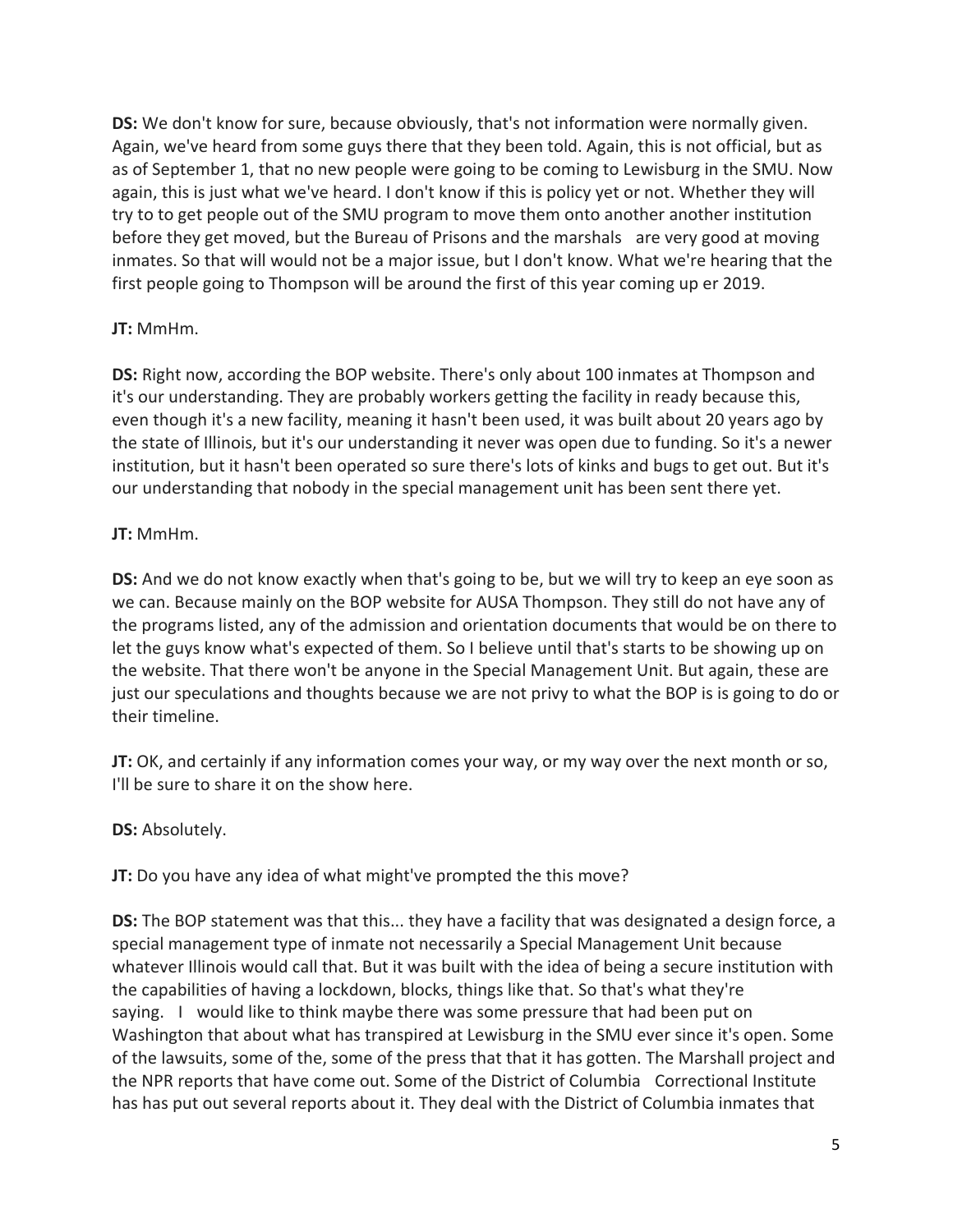are here in the federal system. The Office of Inspector General has issued a couple reports. Pretty scathing about the conditions and how USP Lewisburg Special Management has been run, so I would like to think maybe we had a small part in it. [LAUGHS]

## **JT:** Yeah.

**DS:** But it really doesn't matter, the reasons. If this program here is shut down that's... it's best for the guys that are there. That that's the way we look at it.

**JT:** And what happens once the program is switched, what happens to cases that you are currently working on?

**DS:** And again as I'm not an attorney [LAUGHS] my legal expertise is, is not that good. I believe the ongoing cases would still still obviously go forward because the incidents we're dealing with happened here at Lewisburg. There possibly could be a question about-- again we're trying to make two lawsuits -- the Richardson case regarding the restraint issue, there's also, it's called the, the lead plaintiff is McCreary, that's dealing with mental health issues here Lewisburg and the Special Management Unit that is also trying to be made a class-action what will happen with a possible class-action with the SMU not here anymore. I really don't know the answer to that. I think we would try to persuade the court that they, the Bureau of Prisons could change it back here anytime and that it class-action should go forward it to get certified. But that would be out of my league.

# **JT:** Gotcha.

**DS:** So now there are there are several ongoing, individual lawsuits. The Project and the Pennsylvania institutional law project have, there are three within the next three or four months. Now these are individual cases they're not class-action or injunctive in any way so they certainly won't have any problem with the SMU move.

# **JT:** MmHm.

**DS:** Because all three of the plaintiffs in these three cases have been out of Lewisburg for years but and they have... they're regarding one was his claim was is that he was assaulted by his cellmate after staff would not move him. The other two are where staff assaulted -- allegedly's assaulted -- the inmates and that's what the lawsuits are about assault by correctional officers on the inmates. So they they will continue, in fact they're scheduled for trial and will go to trial in the next 2 to 3 months so... There are other... There are other lawsuits out there, many pro se ones. There's one regarding mail issues that are ongoing. But there, that is still pro se. There's no attorney involved. Hopefully the court will appoint an attorney for them because the mail issue is is a real concern still here at Lewisburg and it seems to be everywhere now even in Pennsylvania.

# **JT:** Yeah.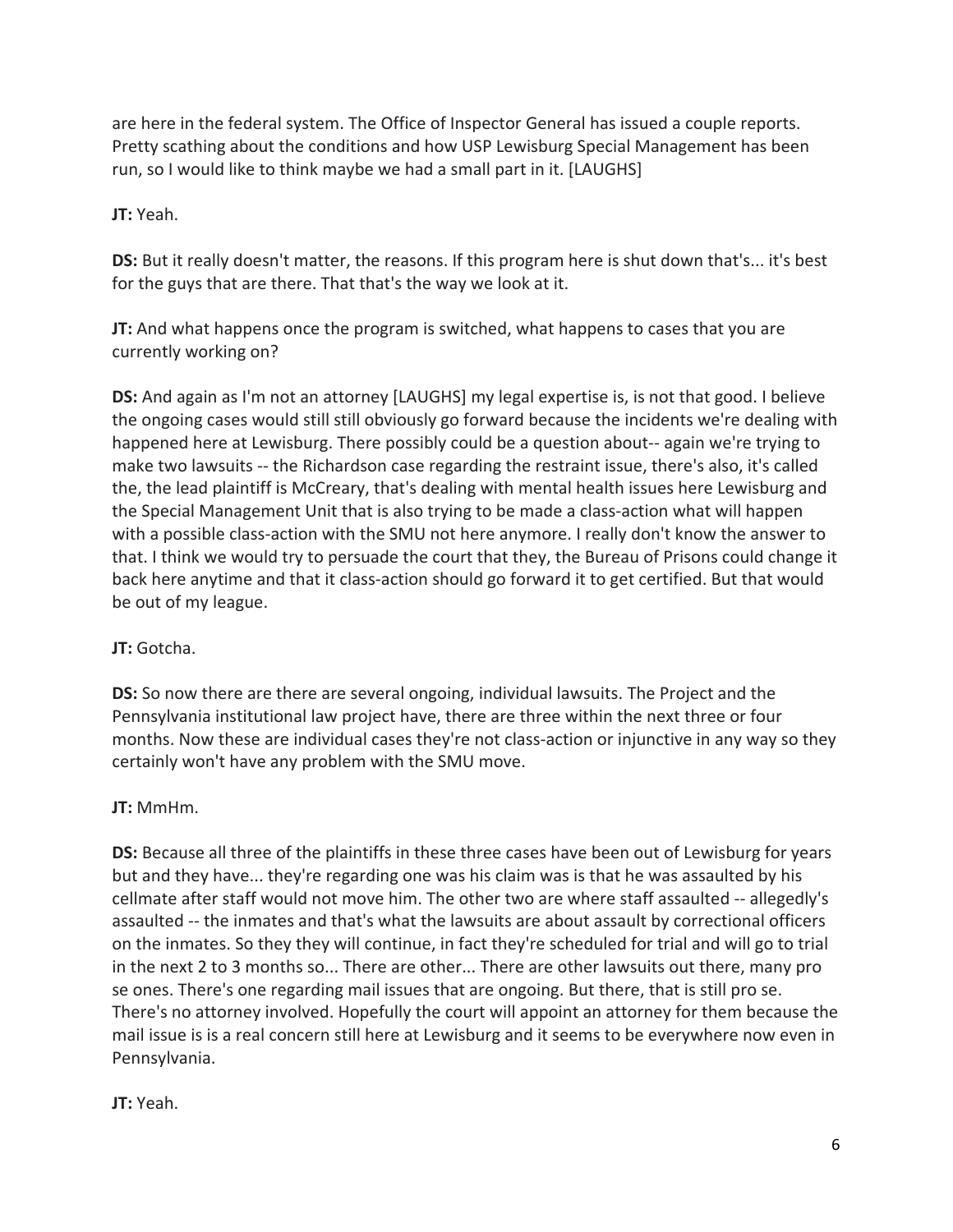**DS:** This isn't a new, really new for a lot of prisons, it's where they're basically cutting off communication with family and friends. Makes it very, very... that much harder on the guys in the Special Management Unit where a visits are not hardly allowed at all. Only by video so most guys don't want their family to come to Lewisburg to visit at by video. Phone calls are very limited, and you can get a incident report -- a false incident report -- and lose your phone privileges very quickly. So so the mail really is is the only, the main way to stay connected to family and friends and they're making that very, very difficult also.

**JT:** So what is the state of mail correspondence at this point, right? The different categories of mail that an inmate might be able to receive and might not have been receiving and not understood so far, what's actually going on.

**DS:** So in the Bureau prisons there would be general correspondence, and this would be from family, friends anyone that that and general correspondence are are opened outside the presence of the inmate, check for contraband, check to make sure there's nothing in it, and then at some point it is given to inmate. And then there's special mail, legal mail where it's treated where it is to be opened in front of the inmate. It can be checked for contraband, but it's not to be copied or read and should be logged in that it was received. Also when an inmate writes out under legal mail, they properly note that on the envelope, they seal that envelope up, give it to staff, and it should be documented as legal mail, it should be of when it was sent out. An inmate wants to write the family or friends of general correspondence they can't seal the envelope, that that mail can be open, read, copied, whatever staff wants to do with it, that's that's the difference. The problems that we're having at Lewisburg is... at what they're having, and what we've had over the years are at times letters, even even legal correspondence is not getting out. We've had, I've met with guys who said they written to the Project two, three times and we never got back with them. We try to respond to everyone not to say we don't make sometimes something falls through the cracks, but we log every letter that comes in, and we never would receive any of these letters to people who wrote to us under legal. And that that's a real concern and to us and sometimes they may not get our letters. Now again, we generally feel our mail is treated properly most of the time, and they do get a lot of letters, so I know there can be things can happen. But when letters can't go out to the court or to a project like ours, or to a private attorney well that's a real concern. The issues, you know, with family that's, you have to understand how important that is for these men to have some connection with the outside with their families, with their children, with their parents, with friends. When you are locked down like these guys are, it's really, really important. And the Bureau of Prisons tries to even say how important it is to have family connections, because it helps when somebody gets out, but then they make it so difficult to even do that any more. and I'm afraid things are going to get worse, not even here, just at the project -- or at USP Lewisburg - throughout all correctional institutions. Unfortunately, it seems to me that there will be too long down the road that mail into almost any institutions is gonna be banned somehow, but we shall see about that. It might just be my pessimism showing. [LAUGHS]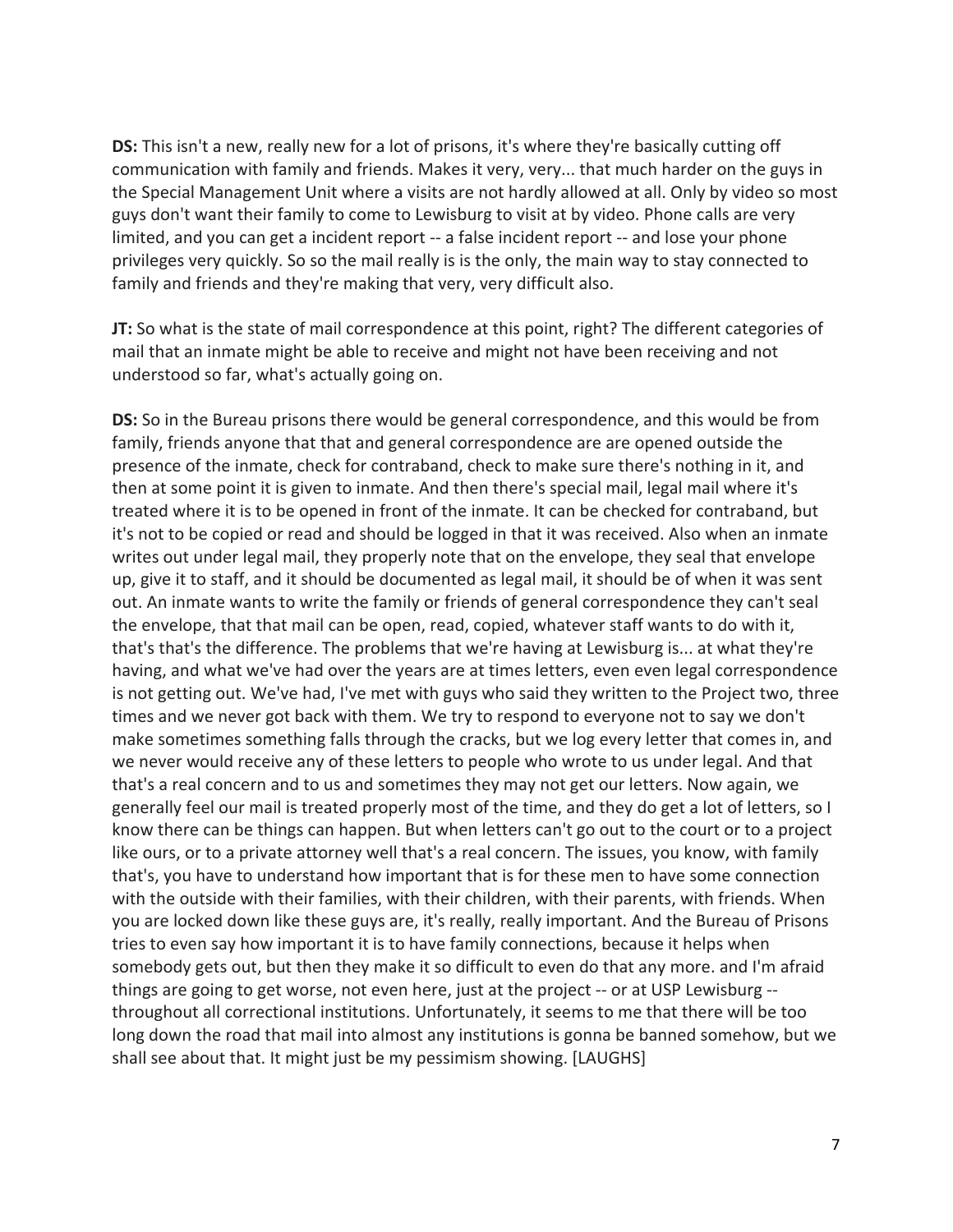**JT:** For those you to have just joined us you are tuned into 90.5 WVBU Lewisburg this is Bucknell: Occupied and we are talking about USP Lewisburg with Dave Sprout here from local organization, Lewisburg Prison Project. Anybody who's listening who might want to call in with a question. The number here in the studio is 570.577.3489 if you have a question for Dave either about the SMU unit at USP Lewisburg or about correctional issues in PA more generally, feel free to give us a call. So Dave, when we were talking a little bit earlier, we were talking a bit about what's going on in PA more generally. So as some of our listeners might know, the Pennsylvania State Department of Corrections put all of its facilities, which I think is 25...

**DS:** I believe that is, I kinda know what's in ours, but I believe you're probably, that's probably correct.

**JT:** So put all of its facilities on lockdown for about the past week after scattered reports of staff being exposed to drugs and different ones of the facilities, So I mean I saw one report coming on August 6 from SCI Camp Hill. Another report from August 13 at SEI Green, which is in Waynesville. There's been a lot of speculation in the news about which drugs exactly staff were exposed to. But a lot of ideas have sort of focused on synthetic cannabis and fentanyl and things like that. And the state's solution to this was to put the facilities on lockdown, which Dave, maybe you could talk a little bit more about what that actually means for inmates in these in these particular facilities?

**DS:** It would be my understanding in the DOC that lockdown would be that men are kept in their cells 24 hours a day. They were fed in their cells there. There's no recreation, there's no job, there's no shower. Unless it might, you might have a block that has a shower in the cell, of course, but... And they're fed, usually it's bagged lunch kind of thing. They are fed. I don't want to make that... but but obviously being locked in, these are these are general population. The vast majority in the state system they are not used to that. But the lockdown would be, our understanding 24-hours a day you are locked in your cell. We have heard that some of the institutions the last few days have started allowing guys to come out for showers, and starting to ease off of the lockdown, but I don't believe it's been totally lifted as of yet. At least the information that we have at this point in time. But it does sound like the superintendent is is working towards that. Where the institutions will be back to normal. Because during this time, there's no visits. We had one of the attorneys from Philadelphia that's from the Pennsylvania Institutional Law project had a... their client was going to trial and she was not allowed to see her client before trial, but that case settled. So it's it's a it's a problem for everyone. Obviously for the inmates who are locked in, but no, no mail, no phone calls, no visits by family, and/or legal during the lockdown like this. This wasn't, this was almost unprecedented where it's... You know, we've seen where a certain institution could be lockdown, but the whole system lockdown. Especially when many of the institutions have had no issues with drug issues. But again, this is what was decided and they are in charge, so this is what's happened.

**JT:** Do you have a sense, obviously all the news reports have focused around staff exposure to drugs is that as the cause of the lockdown. Do you have any idea what other things might be going on at the same time?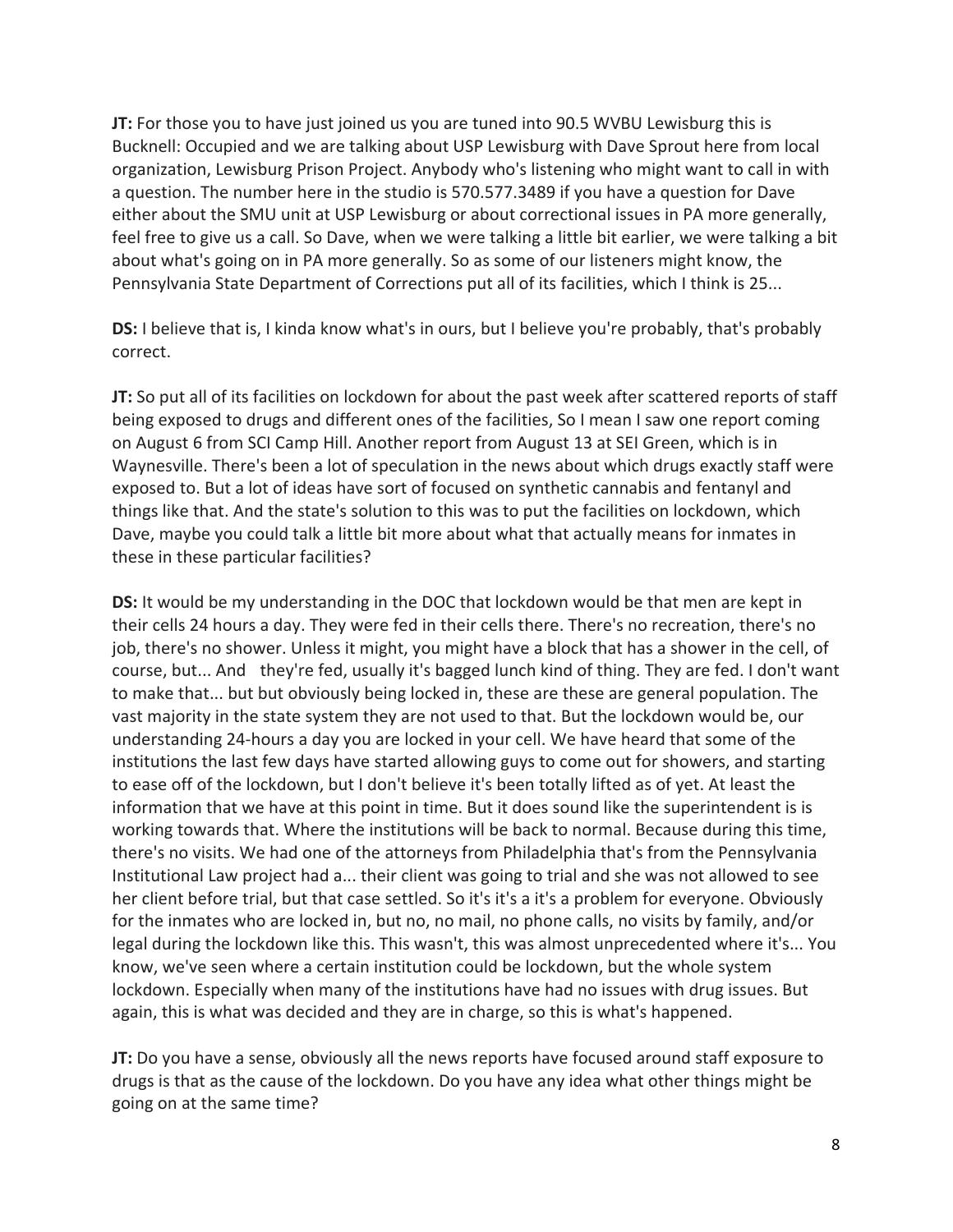**DS:** Well, you know, again, not being privy to everything that goes on in the institutions, you know, I do believe some of the some of the claims that I've read about in papers are dubious at best. That that that many correctional officers had become sick or or over a substance that... at least my understanding, is that some of these, if you're not smoking it or taking it internally, there's really no touching it, it usually has no reaction. So I again, a more cynical person may think there are other reasons involved, but again I don't know there's... There was earlier in August, there was a national prison strike in many of the states, and whether that had anything to do with the reaction, I don't know. Whether this was a time to try to try to get more control over the institutions by by staff. Again, I don't know, but it does seem like some of the claims were hard to fathom at times. But again they they are in charge, and they will do what they feel is best. Obviously, no correctional officers, staff, should be put in harm's way at work. And we certainly don't what that to happen, but but there there was very little talk that always correctional officers were affected, but we never heard much about any inmates being affected. And it seemed quite surprising that if the inmates had the drugs that they wouldn't be more, but again we only know what what information they let out at times. But but it has, it is leading to some very drastic changes in the Department of Corrections in Pennsylvania and and again not knowing what we've heard these these changes are going to be are very disconcerting and I do believe some will be challenged in court at some point in time. Because they certainly have seemed to go pretty heavy handedly over over these issues, at this point in time. How their, these new policies are implemented, it's always one thing to have a policy, and the next thing is how is that going to be implemented. And and that is where the meat's on the bone as it were. Because each institution kinda, even the way the policies are before this, they would not follow them exactly at each institution. So how each institution's going to implement these new policies, we'll just have to wait and see. I know our organization and many others are concerned. And will be monitoring it the best we can to make sure. Obviously, everyone should be safe, that's not a problem but that that that the men and women that are incarcerated, that they're not losing their constitutional rights that they have. So so we will be trying to keep an eye on that.

**JT:** So I'm wondering if we can go into a bit of specifics about the new guidelines that just got released so... I'm looking at a piece of paper here, and I think you got a better one talking about a new set of guidelines for PA state correctional facilities to be implemented over the next several months. So I'm wondering if you can call our attention to some of...

#### [CROSSTALK]

**DS:** Sure.

**JT:** the main, the main points here.

**DS:** And this is off the Department of Corrections website.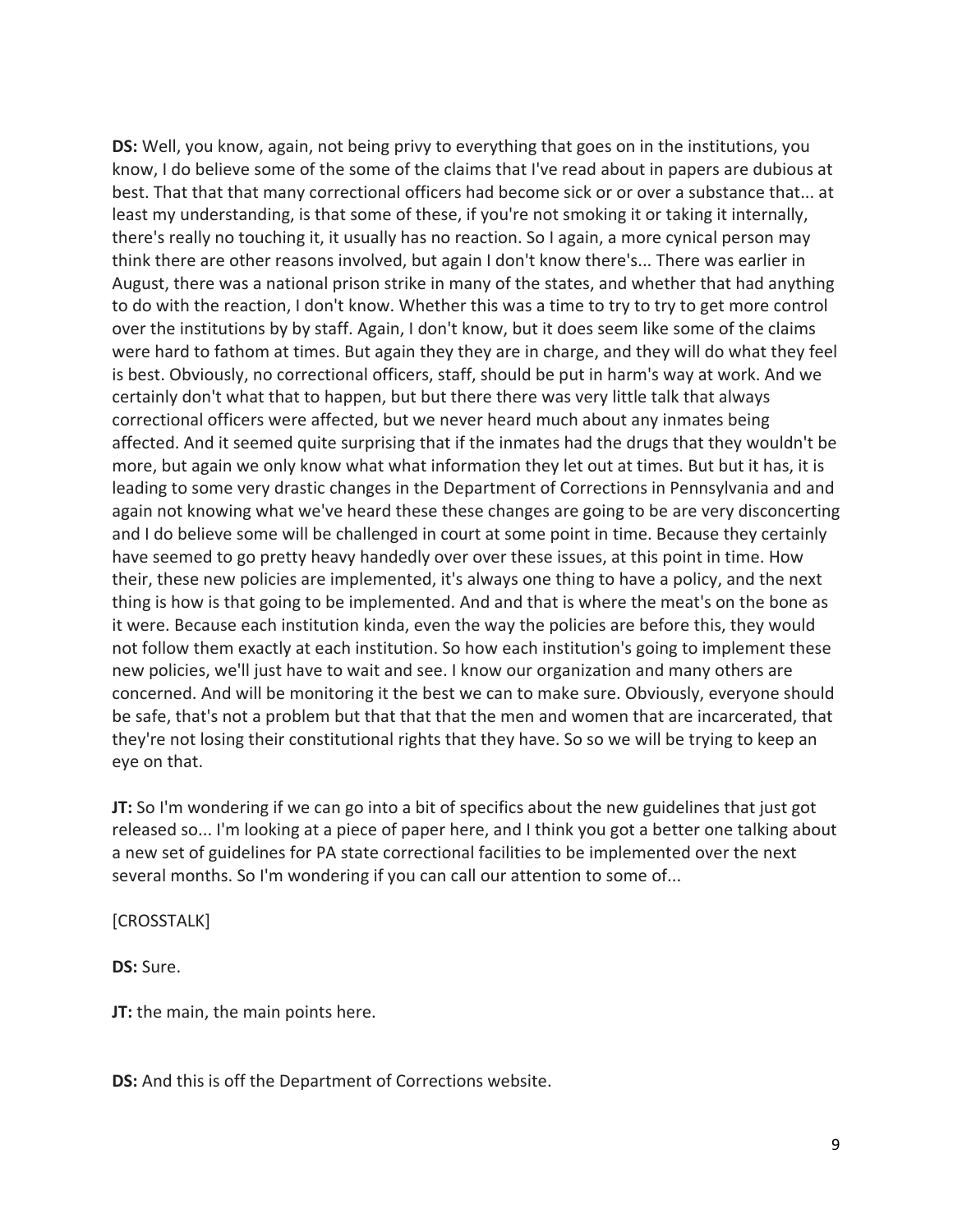#### **JT:** Yes.

**DS:** So again, we're just going by what they're putting out there, but it does seem like there's gonna be no mail, no general correspondence -- again, this is not legal or special mail -- will be processed at the institution. There's a new address that's listed in St. Petersburg, Florida that all mail will be... that's where you will address any any letters to your loved ones. Anyone that's in the Department of Corrections, and again they're saying this mail will be opened, and then scanned and sent to the institution where then it will be given to the inmate. Now how that's exactly going to happen, I don't know and and how that... what's going to be the timing of this... Again, we don't know how this is going to play out. But it certainly is a major change where where you're not writing to your loved one at the institution. It's going to -- I'm assuming -- it's called Smart Communications -- I'm assuming that's a private company who has gotten a contract with the Department of Corrections to handle this mail so so that's... again how that plays out... There there certainly, again not being an attorney, but if this... if you have the opportunity to mail a letter to this place, and it is opened, it's scanned, and then it is given to the inmate. I would think that probably would would would not be against constitutional claim that that that certainly would be something that would be reasonable under under under the law. Now if these scans and letters are not given to the inmate per the law, then that's become something else. So, again, we'll just kinda have to wait and see how this system... I'm sure there will be some some books in the road, and I do believe the Department of Corrections are entitled to a bit of leeway to get this up and running properly. But they do have to understand that these people that that are under their care who have not done anything to to have this crisis kinda come on are entitled to some rights, too. Our main, more concern for us -- not that that's not a concern for a family -- but would be what happens to legal mail.

## **JT:** Yeah.

**DS:** This would be mail that's not to be opened, not to be read or copied by by staff. Due to the nature of it being legal. I... they're saying that that this legal mail's gonna be copied in a centralized contained location in front of the inmate by staff wearing protective equipment. I don't. I'm not too smart but I don't quite understand how that's going to be... where if you have an inmate who's in the Special Housing Unit in the Department of Corrections, which they have many many inmates that are that these inmates are gonna be taken out to centralized location to watch their mail be open... Maybe it will. I don't know, I'm just a little, I find that being very difficult to to do. Then supposedly they, this is going to be recorded, that that that that the mail is not read -- I'm assuming that's the reason -- and they will be given a copy of legal mail. They won't... the original will be kept separate for a certain amount of time and then destroyed possibly. That... we have a major concern with that, so the legal mail issue, I think there's going to be many bumps in the road [LAUGHS]. Because there there's civil issues that inmates have there's many many inmates that still have ongoing criminal matters that they're dealing with, appeals, there are habeas type things that that need documents, they need inmate--er attorneys need them to sign, they need them to make sure that they're understanding what's happening with their case, I could just see where this could be a major problem. Then that certainly to us becomes a constitutional claim. If you cannot have proper contact with your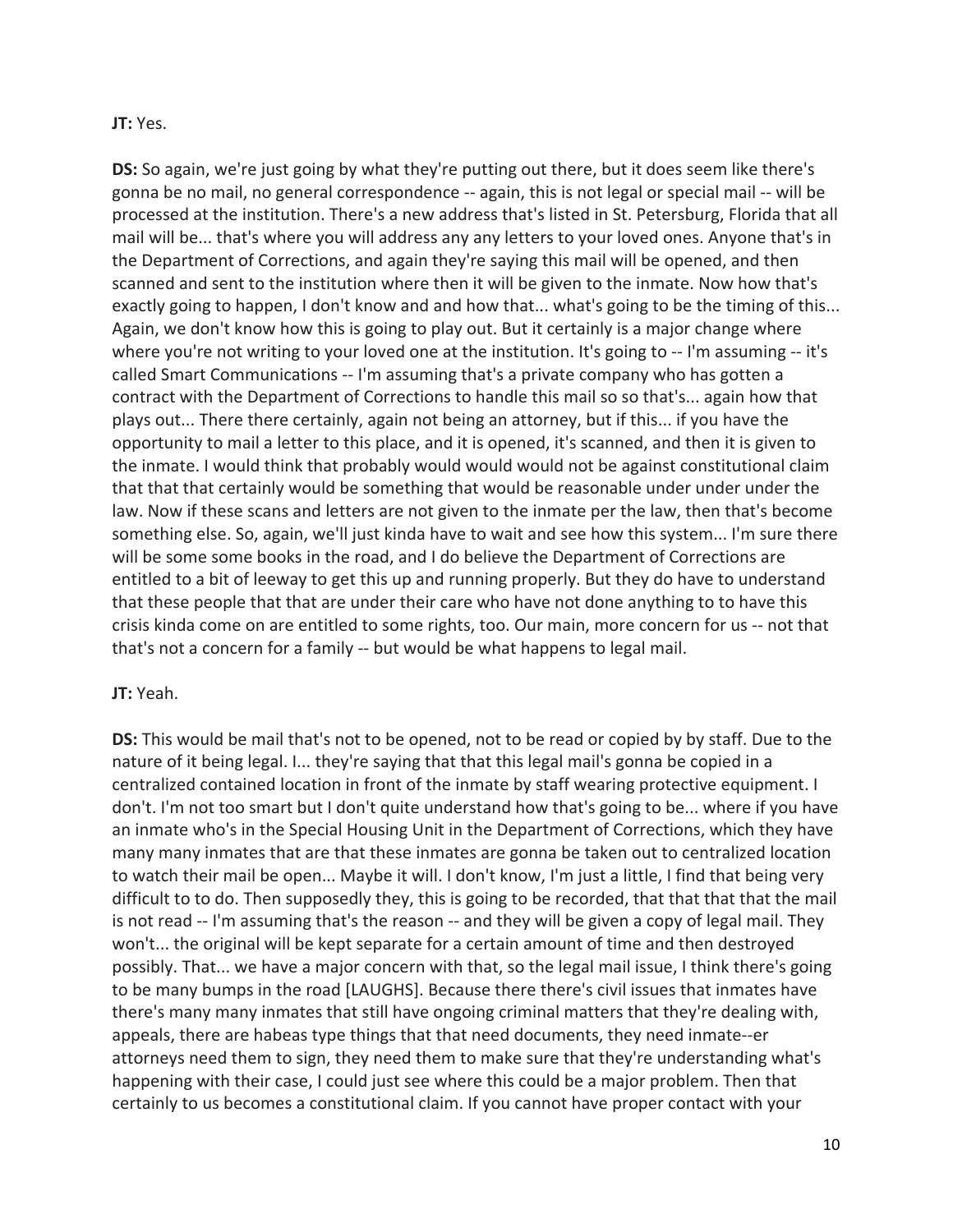attorneys or access to the courts, and how this is going to again play out. We don't know. But, it certainly seemed like another heavy-handed... way of trying to deal with an issue that possibly could have been dealt with other ways. But again, they are in charge. Another real problem is going to be that whole books and publications cannot be sent into... it has to come from the DOC now, which is again a major problem. I can see because right now, a family if they want to send a book they could go to Amazon or Barnes & Noble at the bookstore up here, and have a book sent in, not from the family, but from...

## **JT:** MmHm.

**DS:** And now it sounds like that DOC is saying that's not allowed so I don't and same way with magazines and newspapers, which again I never heard too much where the USA Today has has synthetic marijuana on it, when it comes from USA Today, but again, this, this seemed like a very heavy-handed way of dealing with these issues. But again, they are in charge, and we will try to sort them out along with many other attorneys and groups that that will try, you know, try to hold them accountable. Again, no drugs should should be sent into prison, and that's understandable, but I think they certainly maybe over-stepped here, at least, as it seems, on paper. Yet how that plays out, we don't know.

**JT:** So we're gonna take a very brief break to listen to a public service announcement and then we will be back and continue the conversation.

**JT:** There's only like 10 minutes left.

**JT:** Welcome back you're listening to Bucknell: Occupied here 90.5 WVBU Lewisburg. We've got about 10 minutes left in the show here. Dave Sprout has been kind enough to come into the studio and spend his hour with us talking both about issues at USP Lewisburg and in PA Department of Corrections. More generally. Just before we took that break, I Dave was talking to us about recent enhanced security guidelines that have been issued for PA state facilities and particular ways in which mail and reading material are being pretty severely restricted. And Dave, I'm just wondering your thoughts on the role of privatization here, right? When you talked about the mail, you talked about how now it's gonna have to be sent to a private facility, and they're gonna, they presumably have a contract for this. In terms of books, inmates are only good to be allowed to receive e-books, which you know, sounds kinda like a private contract possibility there. So, you know, if you could just talk either in this condition, this situation, or more generally about the role of private corporations and prisons.

**DS:** Well, I mean, I do believe that that the private corporations that are in prison work and are trying to get the contracts for whatever may be. Whether it's food service, whether it's books, whether it's mail here. This is, kind of new, I don't think Pennsylvania at least for privatizing the institutions, that has not been, I don't believe, anything that that's gotten much traction here. Some states, that certainly is is the case, but I think that the union is very strong in Pennsylvania, and again I do believe that that that the state and the federal do a better job than the private prisons, for running the prisons.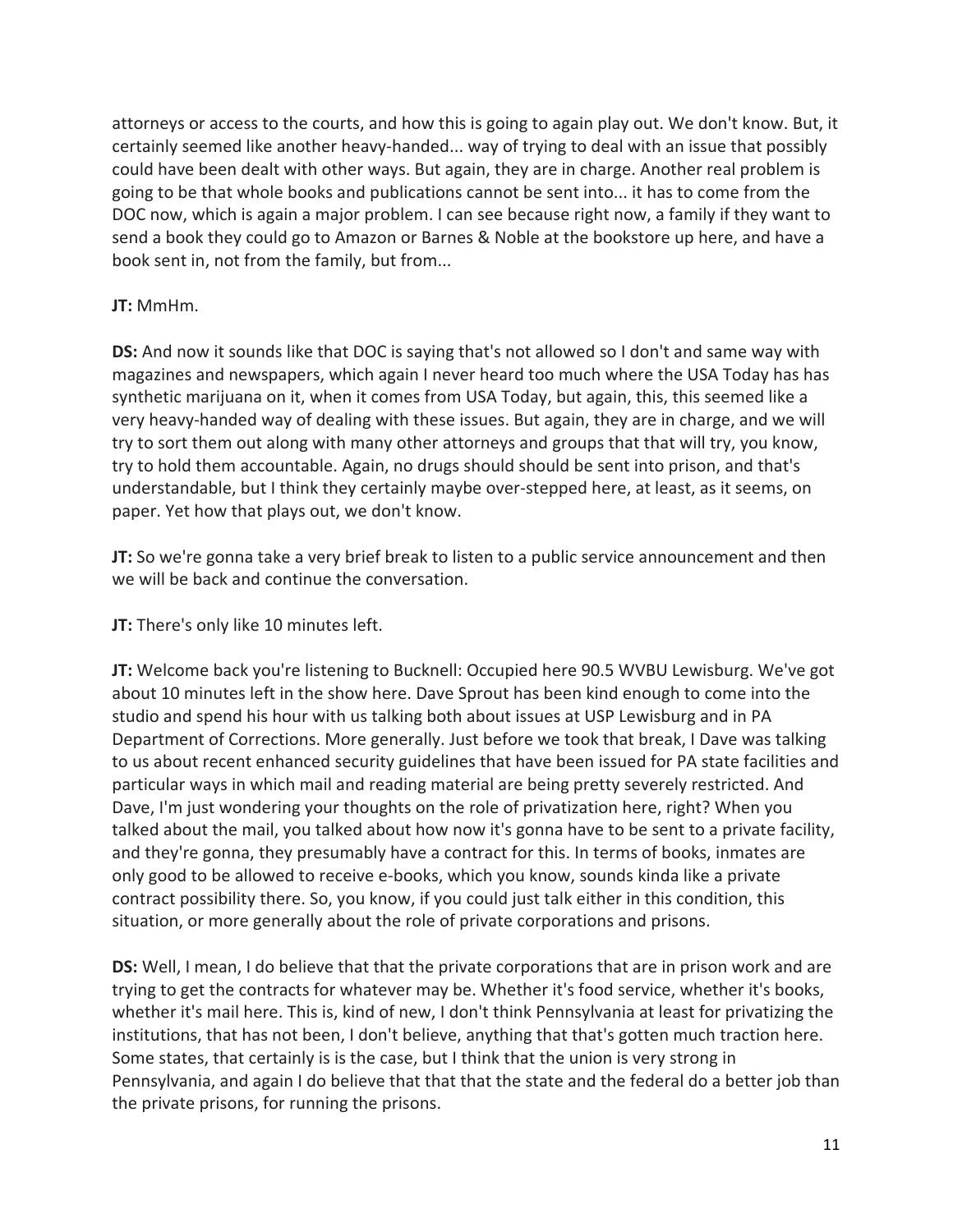#### **JT:** MmHm.

**DS:** When it comes to, now the federal system has e-mail. The inmates, if you're in general population you can use email, and I do believe that's something that's gonna be pushed in the state more and more. And again that's a private company will be... the state will get money for that. It will cost, it will cost, family members or inmates to use that that service. Again, whether trying to to to weed out the mail. Obviously with with emails there's not a threat of drugs being with that, so that will be their argument, but I think part of it is where are they... Where can they make money off of the inmates and their families and by privatizing certain... well, like emails, or books, or commissary, things like that where they can get a contract, make money, and not have to deal with it, I think comes into play, too. Safety, your with with with the email as opposed to a letter, but not everyone's able to do that. The whole world is not email yet, although the students might not understand that [LAUGHS]. Some of my generation that aren't aren't capable. So again, there's a line between what what can make it safer for staff and inmates. We have no problem with that, but if things are done economically, for economic reasons, as opposed to what's best for for an inmate then there seems to be more of a problem that we would have with that. Again, the courts usually allow them to do pretty much whatever they want, so, so again it's just more public pressure or issues. If that's the case, and again the inmates are certainly not the most popular group for society, and that's understandable but it's hard on the families, and sometimes people forget, for every person that's in prison, there's usually a family and extended family that are also paying the price.

**JT:** And I mean, it seems like with with what you're talking about with the guidelines here, I mean, there's so much, there's so much emphasis on information control, right? Whether it's coming through correspondence with somebody or through receiving something that's already been written.

**DS:** Right, and we had... I know the Pennsylvania, er, Philadelphia office has had issues several months ago with some of the prisons saying, not allowing self-help material to go in, because obviously we have some attorneys, but they're overworked and they can take... you know, a very small percentage of the cases that are out there. So a lot of the guys do a pro se and they really rely on these pro se forms.

## **JT:** MmHm. MmHm.

**DS:** And information that they can get out, and it will be interesting because the court, the federal system have had forms and things that they can send to inmates. So it will be interesting to see what the DOC does with court filings and court documents. Are they going to be considered legal mail or are they going to be sent to Florida and come back? That's another, again, wondering how that's going to play out, and things that have to be worked out. Because we believe that even though a person's incarcerated, they have not given up all of their rights. And access to court is certainly one of them that even the Supreme Court has said that an inmate still has that right.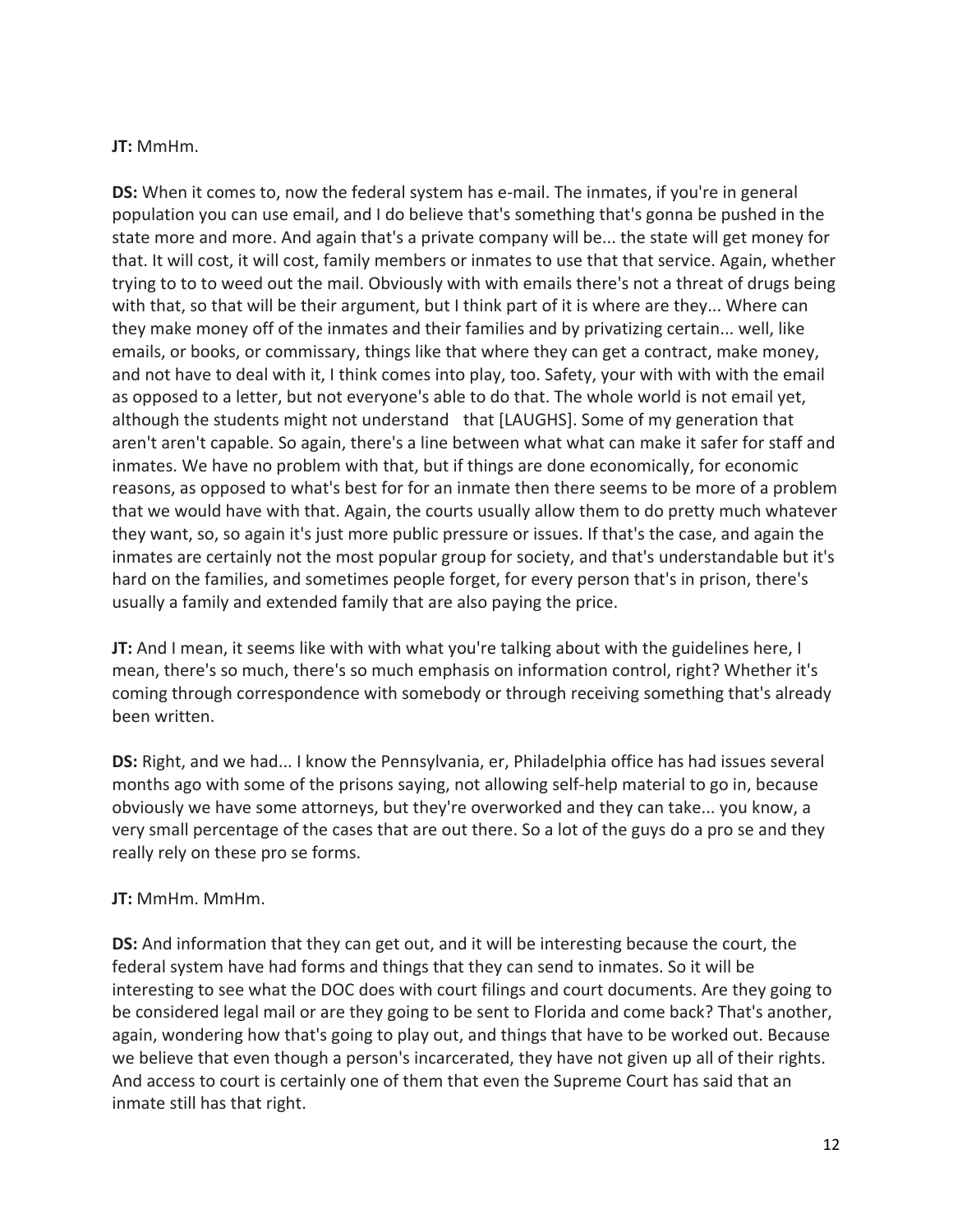## **JT:** Right.

**DS:** And it seems like they may be limiting that in some ways, and again we can't say for sure yet because things -- we have to see how things play out. But that's a real concern for for us and anyone who does this type work, and private attorneys who have clients that are incarcerated. How how that's going to how it's gonna play out. And we just have to wait and see, I believe.

**JT:** In our last few minutes here, are there any other PA state Department of Corrections issue you wanted to put out there?

**DS:** There really isn't. One of the other, they're going to supposedly be having body scanners at all the institutions, for going, for visitors going in, for for inmates when they leave the institution. You know, again, that's something that I don't think there's going to be any way that the court would... but but if you are, if you do visit a correctional facility then you probably will be going for a body scanner to to get in. This would be anybody. So again, whether this, again if we can can stop people, from drugs going in in and correctional officers being subject to some harm, that's not a bad thing. But it has to be a balancing act, I believe, for for the inmates rights, and to try to keep their connection with their family. Which is, as everyone knows, most people that are in prison are going to get out at some some time, and losing that connection with their family will not make it easier for most guys and women.

**JT:** If somebody listening wants to get in touch with the prison project. How would they do that?

**DS:** We we can, can write to us at Lewisburg Prison Project PO Box 128, Lewisburg, PA 17837. We have moved our office, but we have not moved our address is still the same as it has been for approximately 40 years.

**JT:** Thank you Dave. This is really been a great interview. I'm I'm really happy that you were able to come into the studio.

# [CROSSTALK]

**DS:** Thank you very much, Professor for allowing me to come on. And again, hopefully my last time with... [LAUGHS] and thank.

**JT:** Thank you, Dave. So next week at 6 PM I'll have an interview with a member of the incarcerated workers organizing committee. Earlier in the show, Dave briefly mention the ongoing prison strike, it began on August 21, which as many of you probably know, was the anniversary of the killing of George Jackson at San Quentin prison, which is out in California. And the strike is going to end on September 9. So, three days from now, and that happens to be the anniversary of the Attica uprising, that facility is obviously in New York. So one of the